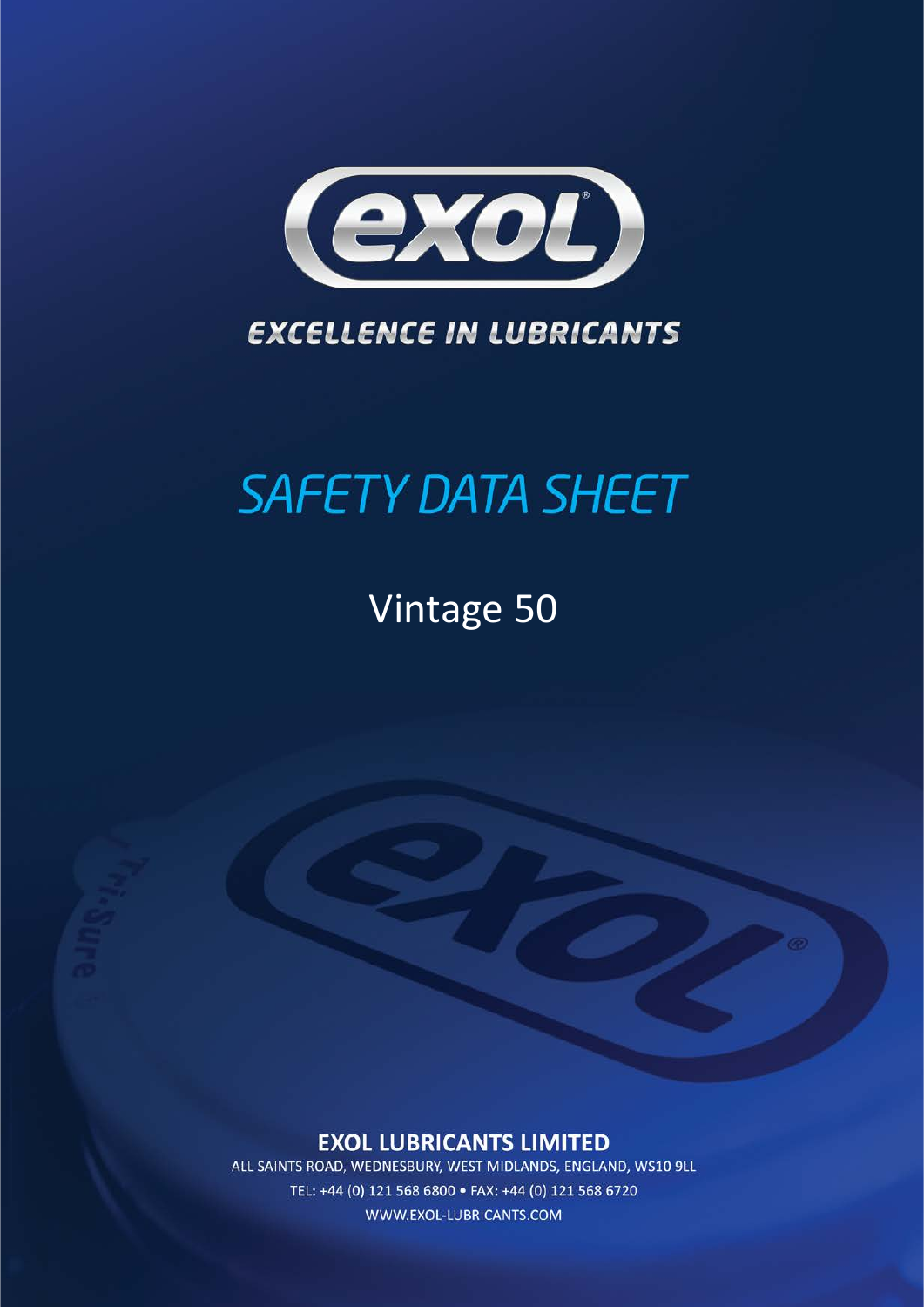

# SAFETY DATA SHEET

## **Vintage 50**

**Product Code: M142**

|                                                                                                                                                                                                                                                                                                                                                                                                                                                                                                                                                                                                                                                                                                                                                                                                                                                                                                                   | <b>SECTION 1</b>                                                                                                                                                                                                                                      |                              |                                                                                                                                                                                                                           | <b>IDENTIFICATION OF SUBSTANCE/MIXTURE AND OF COMPANY/UNDERTAKING</b> |                                     |         |
|-------------------------------------------------------------------------------------------------------------------------------------------------------------------------------------------------------------------------------------------------------------------------------------------------------------------------------------------------------------------------------------------------------------------------------------------------------------------------------------------------------------------------------------------------------------------------------------------------------------------------------------------------------------------------------------------------------------------------------------------------------------------------------------------------------------------------------------------------------------------------------------------------------------------|-------------------------------------------------------------------------------------------------------------------------------------------------------------------------------------------------------------------------------------------------------|------------------------------|---------------------------------------------------------------------------------------------------------------------------------------------------------------------------------------------------------------------------|-----------------------------------------------------------------------|-------------------------------------|---------|
| 1.1<br>1.4<br>$1.5^{\circ}$                                                                                                                                                                                                                                                                                                                                                                                                                                                                                                                                                                                                                                                                                                                                                                                                                                                                                       | <b>Product Identifier</b><br><b>Product Code</b><br>1.2 Relevant identified uses of the<br>substance or mixture and uses<br>advised against<br>1.3 Company<br><b>Emergency Telephone Number</b>                                                       |                              | Vintage 50<br>M142<br>Automotive engine lubricant.<br>Do not use in any other application.<br><b>Exol Lubricants Limited</b><br>All Saints Road<br>Wednesbury,<br>West Midlands, WS10 9TS<br>Preparation Date: 19/03/2015 | +44 (0) 121 568 6800 (Monday - Friday 08.30 - 17.00 hrs GMT)          |                                     |         |
|                                                                                                                                                                                                                                                                                                                                                                                                                                                                                                                                                                                                                                                                                                                                                                                                                                                                                                                   | <b>Other Information</b>                                                                                                                                                                                                                              |                              |                                                                                                                                                                                                                           |                                                                       |                                     |         |
|                                                                                                                                                                                                                                                                                                                                                                                                                                                                                                                                                                                                                                                                                                                                                                                                                                                                                                                   | <b>SECTION 2</b>                                                                                                                                                                                                                                      | <b>HAZARD IDENTIFICATION</b> |                                                                                                                                                                                                                           |                                                                       |                                     |         |
| <b>Classification of the</b><br>2.1<br>Not classified as hazardous in accordance with CLP (EC 1272/2008) and DPD (1999/45/EC)<br>substance or mixture<br>2.2 Label Elements<br>No labelling required<br>2.3<br><b>Other Hazards</b><br>Not considered to be carcinogenic under IARC. All of the oils in this product have been<br>demonstrated to contain less than 3% extractables by the IP 346 DMSO test.                                                                                                                                                                                                                                                                                                                                                                                                                                                                                                      |                                                                                                                                                                                                                                                       |                              |                                                                                                                                                                                                                           |                                                                       |                                     |         |
|                                                                                                                                                                                                                                                                                                                                                                                                                                                                                                                                                                                                                                                                                                                                                                                                                                                                                                                   | <b>SECTION 3</b>                                                                                                                                                                                                                                      |                              | <b>COMPOSITION/ INFORMATION ON INGREDIENTS</b>                                                                                                                                                                            |                                                                       |                                     |         |
|                                                                                                                                                                                                                                                                                                                                                                                                                                                                                                                                                                                                                                                                                                                                                                                                                                                                                                                   | 3.2 Mixtures<br><b>Component</b>                                                                                                                                                                                                                      | EC No.                       | <b>REACH Reg.</b><br>No.<br>No hazardous ingredients at a concentration at or exceeding the Declaration of Content Limit                                                                                                  | <b>GHS Classification</b>                                             | <b>DSD</b><br><b>Classification</b> | Conc. % |
|                                                                                                                                                                                                                                                                                                                                                                                                                                                                                                                                                                                                                                                                                                                                                                                                                                                                                                                   | <b>SECTION 4</b>                                                                                                                                                                                                                                      | <b>FIRST AID MEASURES</b>    |                                                                                                                                                                                                                           |                                                                       |                                     |         |
| 4.1<br>Description of first aid measures<br>If inhalation of mists, fumes or vapour causes irritation to the nose or throat, or coughing, remove to<br><b>Inhalation</b><br>fresh air. If symptoms persist obtain medical advice.<br>Wash eye thoroughly with copious quantities of water, ensuring eyelids are held open. Obtain medical<br>Eves<br>advice if any pain or redness develops or persists.<br>Wash skin thoroughly with soap and water as soon as reasonably practicable. Remove heavily<br>Skin<br>contaminated clothing and wash underlying skin.<br>Ingestion<br>If contamination of the mouth occurs, wash out thoroughly with water.<br>Except as a deliberate act, the ingestion of large amounts of product is unlikely. If it should occur, do not<br>induce vomiting; obtain medical advice.<br>4.2 Most important symptoms and effects,<br>No ill effects known<br>both acute and delayed |                                                                                                                                                                                                                                                       |                              |                                                                                                                                                                                                                           |                                                                       |                                     |         |
|                                                                                                                                                                                                                                                                                                                                                                                                                                                                                                                                                                                                                                                                                                                                                                                                                                                                                                                   | Indication of immediate medical attention<br>4.3<br>Eye contact: immediately wash out with plenty of water<br>and special treatment needed, if<br>necessary                                                                                           |                              |                                                                                                                                                                                                                           |                                                                       |                                     |         |
| <b>FIRE-FIGHTING MEASURES</b><br><b>SECTION 5</b>                                                                                                                                                                                                                                                                                                                                                                                                                                                                                                                                                                                                                                                                                                                                                                                                                                                                 |                                                                                                                                                                                                                                                       |                              |                                                                                                                                                                                                                           |                                                                       |                                     |         |
| 5.1                                                                                                                                                                                                                                                                                                                                                                                                                                                                                                                                                                                                                                                                                                                                                                                                                                                                                                               | Foam, dry powder or water fog. Water can be used to cool and protect exposed material.<br><b>Extinguishing media</b><br>5.2 Specific hazards arising from<br>Toxic fumes may be evolved on burning or exposure to heat. See Stability and Reactivity, |                              |                                                                                                                                                                                                                           |                                                                       |                                     |         |

- **the substance or mixture** Section 10 of this Safety Data Sheet.
	- **5.3 Advice for fire-fighters** Wear self-contained breathing apparatus. Water may cause splattering.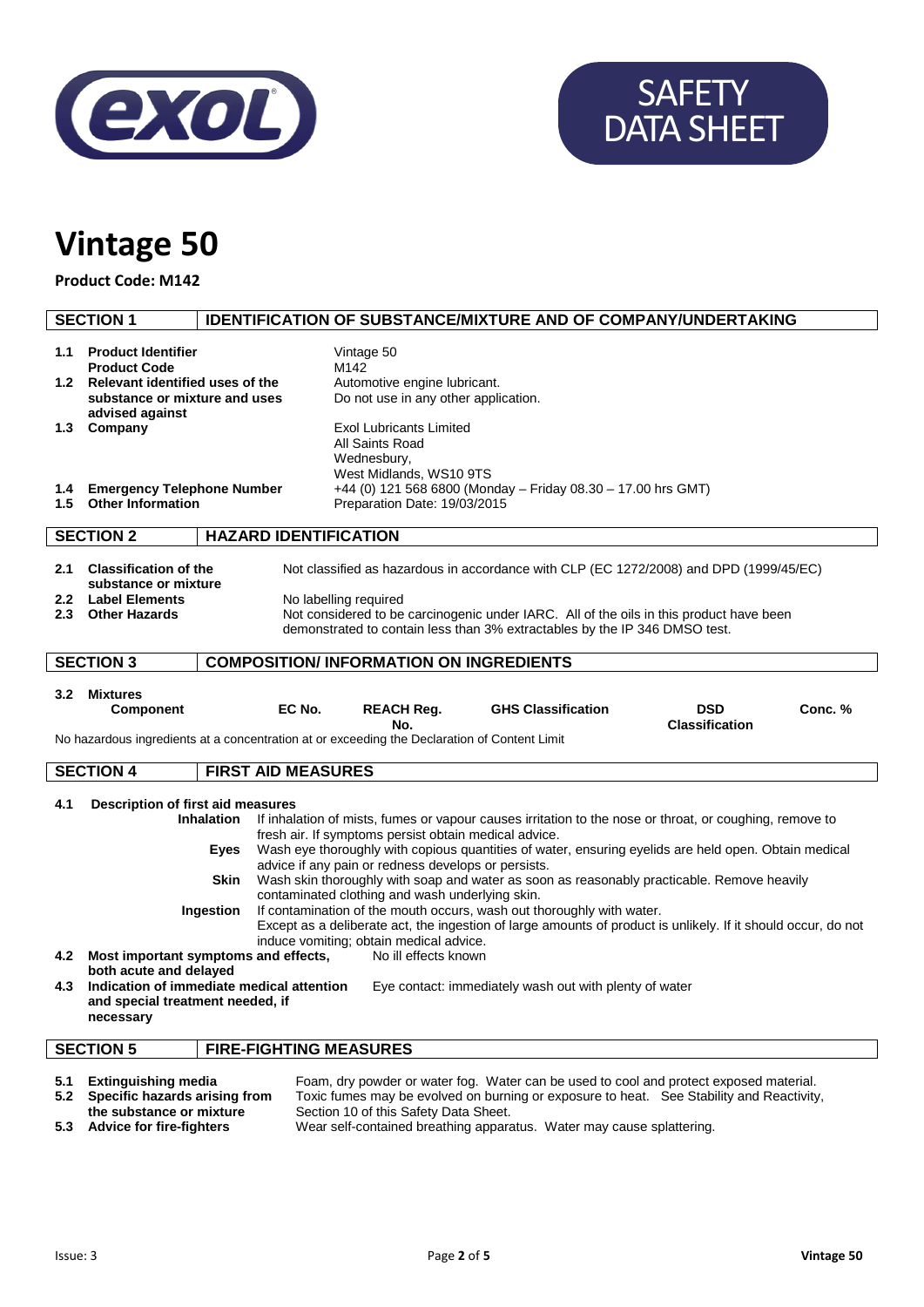

# SAFETY DATA SHEET

| <b>ACCIDENTAL RELEASE MEASURES</b><br><b>SECTION 6</b>                                                                   |                                                                          |                                                                                                                                                                                                                                                                                                                                                                                                                                                                                                                                               |                                                                               |                                                                                                     |                                                                                                                                                                                                                                                                                                                                                                                                                                          |  |
|--------------------------------------------------------------------------------------------------------------------------|--------------------------------------------------------------------------|-----------------------------------------------------------------------------------------------------------------------------------------------------------------------------------------------------------------------------------------------------------------------------------------------------------------------------------------------------------------------------------------------------------------------------------------------------------------------------------------------------------------------------------------------|-------------------------------------------------------------------------------|-----------------------------------------------------------------------------------------------------|------------------------------------------------------------------------------------------------------------------------------------------------------------------------------------------------------------------------------------------------------------------------------------------------------------------------------------------------------------------------------------------------------------------------------------------|--|
| <b>Personal precautions, protective</b><br>6.1<br>equipment and emergency<br>procedures<br>6.2 Environmental precautions |                                                                          | Immediately evacuate all personnel from danger area. Wear Personal Protective<br>Equipment. Eliminate all sources of heat, sparks, pilot lights, static electricity and open<br>flames. Spilled material may make surfaces slippery.<br>Protect drains from potential spills to minimise contamination. Do not wash product into<br>drainage system.<br>In the case of large spills contact the appropriate authorities. In the case of spillage on<br>water, prevent the spread of product by the use of suitable barrier equipment. Recover |                                                                               |                                                                                                     |                                                                                                                                                                                                                                                                                                                                                                                                                                          |  |
| Methods and material for<br>6.3                                                                                          |                                                                          | product from the surface. Protect environmentally sensitive areas and water supplies.<br>Absorb into dry earth or sand. Protect drains using drain covers. Dispose of as hazardous<br>waste.                                                                                                                                                                                                                                                                                                                                                  |                                                                               |                                                                                                     |                                                                                                                                                                                                                                                                                                                                                                                                                                          |  |
| containment and cleaning up<br>6.4 Reference to other sections                                                           |                                                                          | Personal protective equipment: See section 8                                                                                                                                                                                                                                                                                                                                                                                                                                                                                                  |                                                                               |                                                                                                     |                                                                                                                                                                                                                                                                                                                                                                                                                                          |  |
|                                                                                                                          | <b>SECTION 7</b>                                                         | <b>HANDLING AND STORAGE</b>                                                                                                                                                                                                                                                                                                                                                                                                                                                                                                                   |                                                                               |                                                                                                     |                                                                                                                                                                                                                                                                                                                                                                                                                                          |  |
| 7.1                                                                                                                      | <b>Precautions for safe handling</b>                                     |                                                                                                                                                                                                                                                                                                                                                                                                                                                                                                                                               | product.                                                                      | Use a suitable barrier cream at regular intervals.                                                  | Avoid contact with eyes. If splashing is likely to occur wear a full face visor or chemical<br>goggles as appropriate. Avoid frequent or prolonged skin contact with fresh or used<br>Good working practices, high standards of personal hygiene and plant cleanliness must<br>be maintained at all times. Wash hands thoroughly after contact. Use disposable cloths<br>and discard when soiled. Do not put soiled cloths into pockets. |  |
|                                                                                                                          | 7.2 Conditions for safe storage, including                               |                                                                                                                                                                                                                                                                                                                                                                                                                                                                                                                                               |                                                                               | Keep out of the reach of children.                                                                  |                                                                                                                                                                                                                                                                                                                                                                                                                                          |  |
| 7.3                                                                                                                      | any incompatibilities<br>Specific end use(s)                             |                                                                                                                                                                                                                                                                                                                                                                                                                                                                                                                                               |                                                                               | Store under cover away from heat and sources of ignition.                                           |                                                                                                                                                                                                                                                                                                                                                                                                                                          |  |
|                                                                                                                          |                                                                          |                                                                                                                                                                                                                                                                                                                                                                                                                                                                                                                                               |                                                                               | Intended for use as an automotive engine lubricant.                                                 |                                                                                                                                                                                                                                                                                                                                                                                                                                          |  |
|                                                                                                                          | <b>SECTION 8</b>                                                         |                                                                                                                                                                                                                                                                                                                                                                                                                                                                                                                                               |                                                                               | <b>EXPOSURE CONTROLS/PERSONAL PROTECTION</b>                                                        |                                                                                                                                                                                                                                                                                                                                                                                                                                          |  |
| 8.1<br>8.2                                                                                                               | <b>Control parameters</b><br>Country<br>None<br><b>Exposure controls</b> |                                                                                                                                                                                                                                                                                                                                                                                                                                                                                                                                               | <b>Substance</b><br><b>Hand Protection:</b>                                   | Use local exhaust ventilation to control mists or vapours.<br>Nitrile or neoprene protective gloves | Long Term (8 Hours TWA)<br>Short Term (15 Mins)                                                                                                                                                                                                                                                                                                                                                                                          |  |
|                                                                                                                          |                                                                          |                                                                                                                                                                                                                                                                                                                                                                                                                                                                                                                                               | <b>Eye Protection:</b><br><b>Skin Protection:</b><br><b>Hygiene Measures:</b> | Safety glasses<br>Protective clothing<br>Wash thoroughly after handling this product                |                                                                                                                                                                                                                                                                                                                                                                                                                                          |  |
|                                                                                                                          | <b>SECTION 9</b>                                                         | PHYSICAL AND CHEMICAL PROPERTIES                                                                                                                                                                                                                                                                                                                                                                                                                                                                                                              |                                                                               |                                                                                                     |                                                                                                                                                                                                                                                                                                                                                                                                                                          |  |
| Does not constitute a specification<br>9.1<br>Information on basic physical and chemical<br>properties                   |                                                                          |                                                                                                                                                                                                                                                                                                                                                                                                                                                                                                                                               |                                                                               |                                                                                                     |                                                                                                                                                                                                                                                                                                                                                                                                                                          |  |
| Grades:                                                                                                                  | <b>Typical Values</b>                                                    |                                                                                                                                                                                                                                                                                                                                                                                                                                                                                                                                               |                                                                               | <b>Units</b>                                                                                        | Vintage 50                                                                                                                                                                                                                                                                                                                                                                                                                               |  |
| Appearance                                                                                                               |                                                                          |                                                                                                                                                                                                                                                                                                                                                                                                                                                                                                                                               |                                                                               | Amber Liquid                                                                                        |                                                                                                                                                                                                                                                                                                                                                                                                                                          |  |
| Odour<br><b>Odour Threshold</b>                                                                                          |                                                                          |                                                                                                                                                                                                                                                                                                                                                                                                                                                                                                                                               |                                                                               | Oily<br>No data available                                                                           |                                                                                                                                                                                                                                                                                                                                                                                                                                          |  |
| рH                                                                                                                       |                                                                          |                                                                                                                                                                                                                                                                                                                                                                                                                                                                                                                                               |                                                                               | Not applicable                                                                                      |                                                                                                                                                                                                                                                                                                                                                                                                                                          |  |
| Pour point/range                                                                                                         |                                                                          |                                                                                                                                                                                                                                                                                                                                                                                                                                                                                                                                               |                                                                               | °C                                                                                                  | No data available                                                                                                                                                                                                                                                                                                                                                                                                                        |  |
| Initial boiling point and range                                                                                          |                                                                          |                                                                                                                                                                                                                                                                                                                                                                                                                                                                                                                                               |                                                                               | $\mathbf{C}$                                                                                        | No data available                                                                                                                                                                                                                                                                                                                                                                                                                        |  |
| Flash point (COC)<br><b>Flammability</b>                                                                                 |                                                                          |                                                                                                                                                                                                                                                                                                                                                                                                                                                                                                                                               |                                                                               | °C                                                                                                  | 238<br>Not flammable                                                                                                                                                                                                                                                                                                                                                                                                                     |  |
| Upper/lower flammability or explosive limits                                                                             |                                                                          |                                                                                                                                                                                                                                                                                                                                                                                                                                                                                                                                               |                                                                               |                                                                                                     | Not applicable                                                                                                                                                                                                                                                                                                                                                                                                                           |  |
| Vapour pressure                                                                                                          |                                                                          |                                                                                                                                                                                                                                                                                                                                                                                                                                                                                                                                               | kPa (0.1 mm Hg)                                                               | No data available                                                                                   |                                                                                                                                                                                                                                                                                                                                                                                                                                          |  |
| <b>Relative density</b>                                                                                                  |                                                                          |                                                                                                                                                                                                                                                                                                                                                                                                                                                                                                                                               | kg/m <sup>3</sup>                                                             | 0.894 @ 20°C                                                                                        |                                                                                                                                                                                                                                                                                                                                                                                                                                          |  |
| <b>Solubility</b><br>- water<br>Partition coefficient n-octanol/water                                                    |                                                                          |                                                                                                                                                                                                                                                                                                                                                                                                                                                                                                                                               |                                                                               |                                                                                                     | Insoluble                                                                                                                                                                                                                                                                                                                                                                                                                                |  |
| <b>Autoignition temperature</b>                                                                                          |                                                                          |                                                                                                                                                                                                                                                                                                                                                                                                                                                                                                                                               |                                                                               | <b>Log Pow</b>                                                                                      | Not applicable<br>No data available                                                                                                                                                                                                                                                                                                                                                                                                      |  |
| <b>Decomposition temperature</b>                                                                                         |                                                                          |                                                                                                                                                                                                                                                                                                                                                                                                                                                                                                                                               |                                                                               |                                                                                                     | No data available                                                                                                                                                                                                                                                                                                                                                                                                                        |  |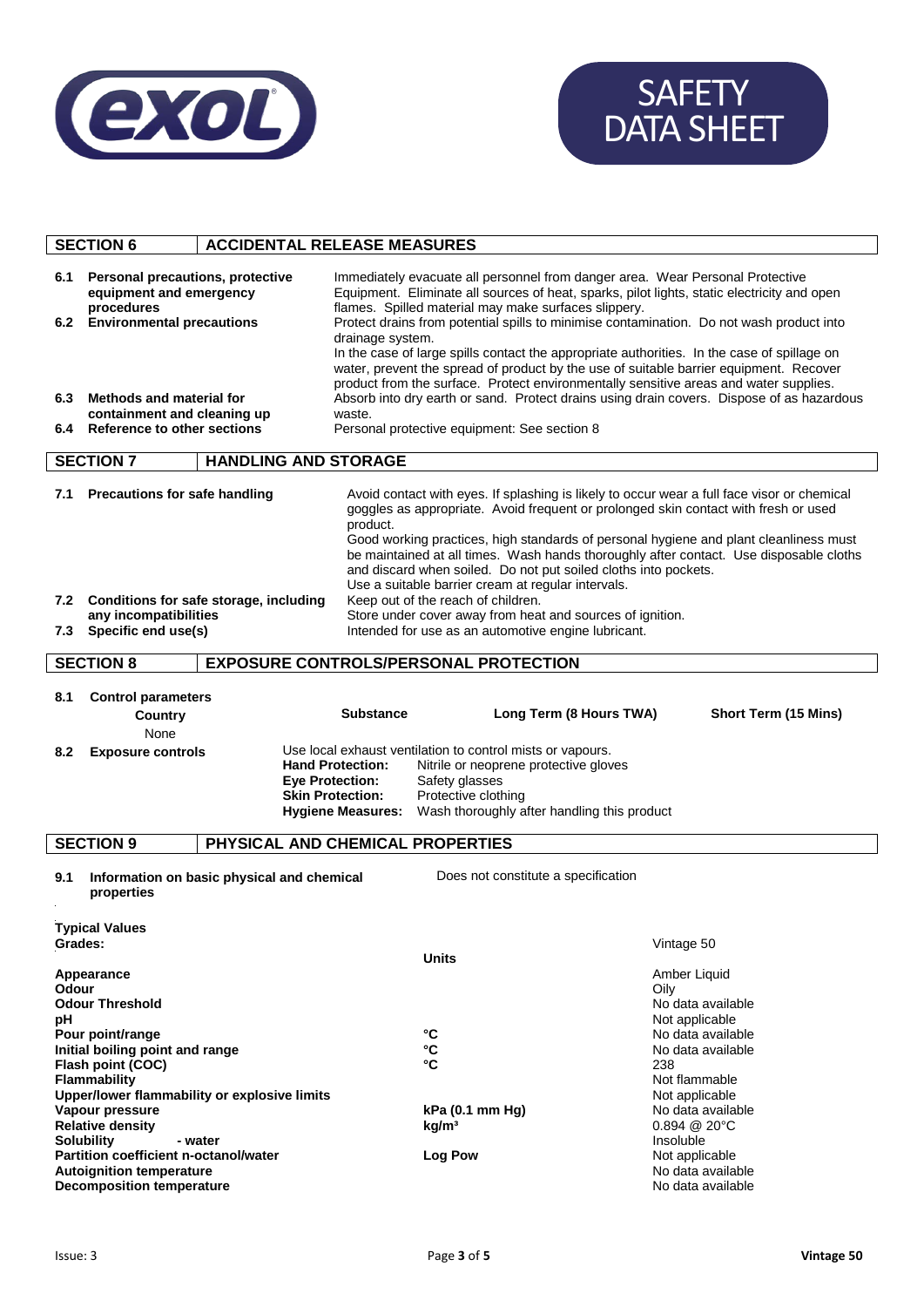



| <b>Viscosity</b>                                                                                        |                                 | mm <sup>2</sup> /s<br>mm <sup>2</sup> /s | 204.04 @ 40°C<br>18.21 @ 100°C                             |
|---------------------------------------------------------------------------------------------------------|---------------------------------|------------------------------------------|------------------------------------------------------------|
| <b>Evaporation rate</b><br>Vapour density<br><b>Explosive properties</b><br><b>Oxidising properties</b> |                                 |                                          | Not applicable<br>Not applicable<br>Not applicable<br>None |
| <b>Other Information</b><br>9.2                                                                         | None                            |                                          |                                                            |
| <b>SECTION 10</b>                                                                                       | <b>STABILITY AND REACTIVITY</b> |                                          |                                                            |
|                                                                                                         |                                 |                                          |                                                            |

| 10.1 Reactivity                            | No dangerous reactions known                                                                                                                                           |
|--------------------------------------------|------------------------------------------------------------------------------------------------------------------------------------------------------------------------|
| 10.2 Chemical stability                    | Stable under normal conditions of use                                                                                                                                  |
| 10.3 Possibility of hazardous<br>reactions | None known                                                                                                                                                             |
| 10.4 Conditions to avoid                   | Avoid overheating.                                                                                                                                                     |
| 10.5 Incompatible materials                | Avoid contact with strong oxidising agents                                                                                                                             |
| 10.6 Hazardous decomposition<br>products   | Thermal decomposition products will vary with conditions. Incomplete combustion will generate<br>smoke, carbon dioxide and hazardous gases, including carbon monoxide. |

### **SECTION 11 TOXICOLOGICAL INFORMATION**

| 11.1 Information on toxicological effects<br><b>Acute Toxicity</b> |                                                                                                                                 |
|--------------------------------------------------------------------|---------------------------------------------------------------------------------------------------------------------------------|
| -Oral                                                              | No toxic components present at levels to cause classification.                                                                  |
| -Inhalation                                                        | No toxic components present at levels to cause classification.                                                                  |
| -Dermal                                                            | No toxic components present at levels to cause classification.                                                                  |
| Corrosivity/Irritation                                             |                                                                                                                                 |
| -Eve                                                               | No components present that are classified as eye irritants.                                                                     |
| - Skin                                                             | No components present that are classified as skin irritants but may cause skin irritation due to de-<br>fatting effect on skin. |
| -Respiratory Tract                                                 | No components present that are classified as respiratory irritants.                                                             |
| <b>Sensitisation</b>                                               |                                                                                                                                 |
| -Skin                                                              | No evidence of sensitisation effects.                                                                                           |
| - Respiratory                                                      | No evidence of sensitisation effects.                                                                                           |
| <b>Repeated-dose Toxicity</b>                                      | No data available.                                                                                                              |
| <b>Mutagenicity</b>                                                | No evidence of mutagenicity.                                                                                                    |
| Carcinogenicity                                                    | No evidence of carcinogenicity.                                                                                                 |
| <b>Reproductive Toxicty</b>                                        | No evidence of reproductive toxicity.                                                                                           |

#### **SECTION 12 ECOLOGICAL INFORMATION**

| 12.1 Toxicity<br>12.2 Persistence and Degradability | Spills may form a film on water surfaces causing physical damage to organisms.<br>Oxygen transfer could also be impaired<br>Not biodegradable. |
|-----------------------------------------------------|------------------------------------------------------------------------------------------------------------------------------------------------|
| 12.3 Bioaccumulative Potential                      | There is no evidence to suggest bioaccumulation will occur.                                                                                    |
| 12.4 Mobility in Soil                               | Spillages may penetrate the soil causing ground water contamination. Non-<br>volatile.                                                         |
| 12.5 Results of PBT and vPvB Assessment             | No PBT or vPvB chemicals present.                                                                                                              |
| 12.6 Other Adverse Effects                          | None known.                                                                                                                                    |

#### **SECTION 13 DISPOSAL CONSIDERATIONS**

#### **13.1 Waste Treatment Methods**

Where possible, arrange for product to be recycled. Dispose of via an authorised person/ licensed waste disposal contractor in accordance with local regulations. Incineration may be carried out under controlled conditions provided that local regulations for emissions are met.

#### **SECTION 14 TRANSPORT INFORMATION**

Not classified as hazardous for transport (ADR, RID, UN, IMO, and IATA/ICAO).